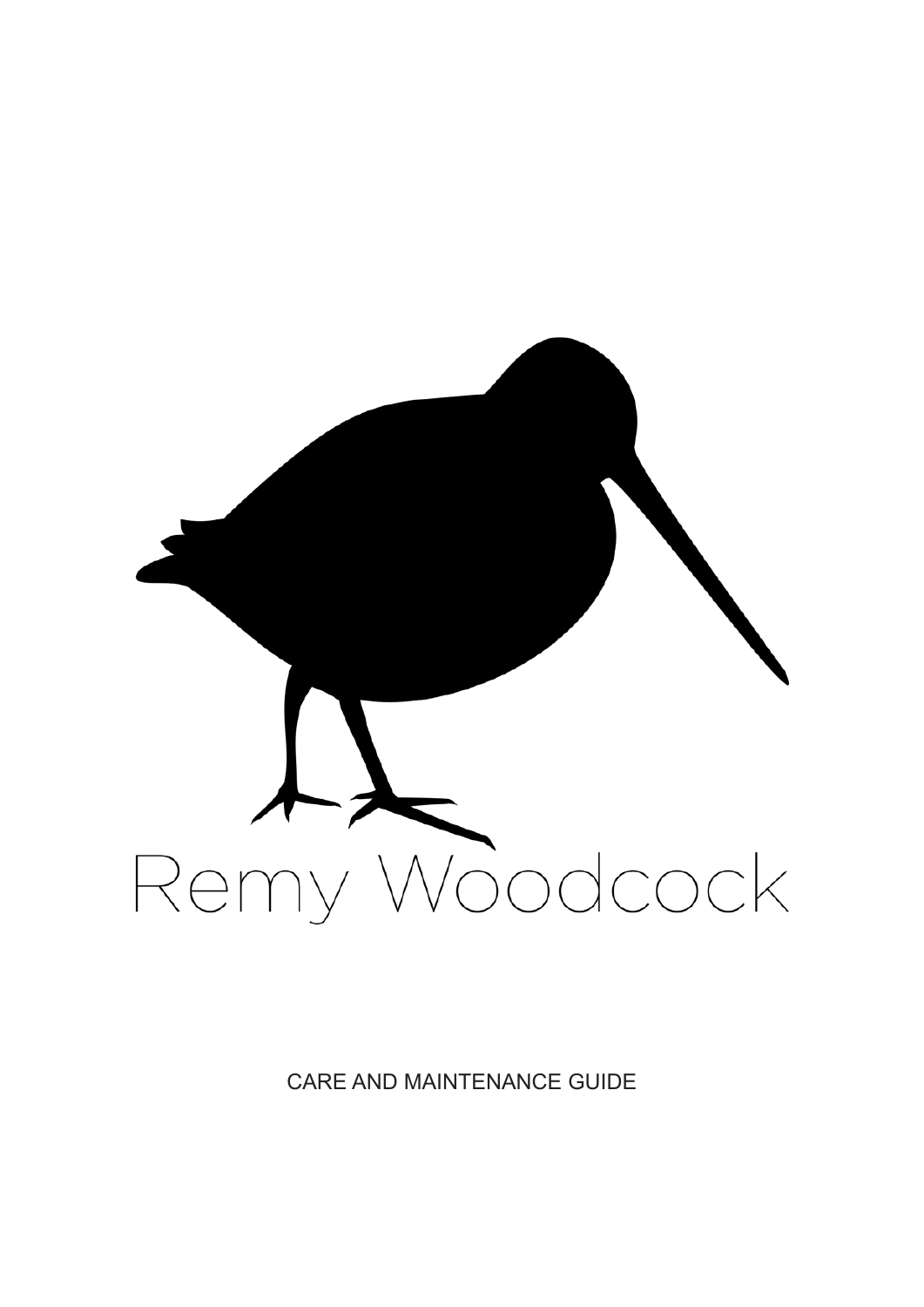Remy-Woodcock products are manufactured by reputable suppliers, and so as long as the items are taken care of they will last a lifetime. The lifespan of your furniture will vary depending on the environment and type of use.

The information on this Care and Maintenance Guide are our recommended instructions for taking care of your bespoke Remy-Woodock product. It is only intended as a guideline. Please see the below care and maintenance guides for ensuring the life of your products.

## **GENERAL INFORMATION:**

Always remove stains immediately before they can do permanent damage to furniture pieces. Where possible, avoid placing furniture in direct sunlight or near a strong heat source. Wood, Stone and leather are natural materials, and as such will change in colour and alter over time, this can include discolouration or cracking.

Fabrics will begin to fade when in direct sunlight or strong heat. Regular cleaning is advised to keep all fabric upholstered items in good condition. When moving furniture make sure the item is lifted and not pushed or pulled, as this can damage the floor, legs and/or the mounting points. Avoid improper use of pieces such as sitting, leaning or resting on backs or armrests, climbing on planters of shelves, standing on furniture items with your feet. Where possible use coasters under damp, moist, hot or coloured objects to avoid stains on all materials.

Also be careful not to scratch or damage surfaces with any objects with.

# **POWDER COAT & PAINT:**

Wipe powder coated surfaces with a damp, clean cloth. If using detergents, ensure they're neutral and never use strong solvents. Remove soap residue immediately using a clean, dry cloth. Avoid using scouring pads or any other cleaning products with a course surface as this may scratch the surface. Dust surface regularly.

# **TIMBER (INDOOR), VENEER & LAMINATE:**

Wipe any spills immediately using a soft microfiber and water where needed. Only use neutral cleaning products.

Timber and Veneer are natural material, and as such will change gradually over time including discolouration or cracking. To clean, wipe with a clean, dry cloth. If the surface is dirty, wipe with a clean soft cloth in water or in a neutral detergent solution. Remove soap residue immediately using a clean, dry cloth. Avoid using scouring pads or any other cleaning products with a course surface as this may scratch the surface. Ensure you use coasters and trivets to avoid any beverage stains or heat marks. Dust regularly using a microfiber. Clean any spills immediately.

## **FABRIC:**

For further information relating to your specific fabric on your product. Please refer back to the manufacturer of your fabric/material for care instructions.

General guidelines for fabrics: vacuum fabric items regularly, using the upholstery nozzle to remove dust and avoid fluff and pilling. Soak up spilled liquids immediately with an absorbent napkin or cloth by dabbing gently. Never use concentrated detergents of bleach, ammonia or soap intended for hard surfaces. Spot cleaning of individual marks or stains can damage the fabric and cause colour loss. Stains on wool fabrics can be removed with lukewarm water on a clean, lint free cloth. If required, add a little neutral detergent. Avoid rubbing the material hard as the friction or contact can result in loss of colour and damage the fabric. If the stain persists, we suggest consulting a specialist cleaner.